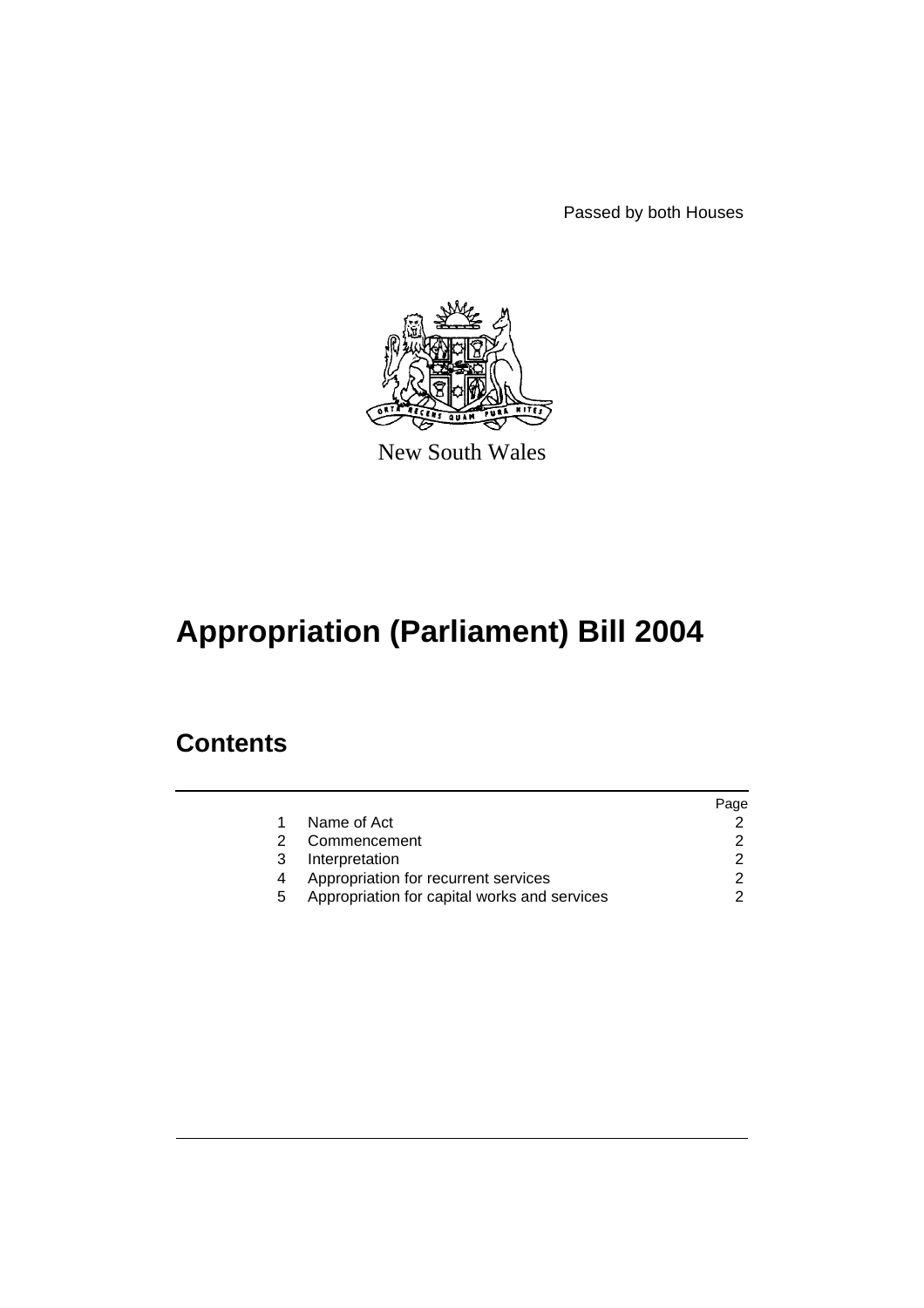*I certify that this PUBLIC BILL, which originated in the LEGISLATIVE ASSEMBLY, has finally passed the LEGISLATIVE COUNCIL and the LEGISLATIVE ASSEMBLY of NEW SOUTH WALES.*

> *Clerk of the Legislative Assembly. Legislative Assembly, Sydney, , 2004*



New South Wales

## **Appropriation (Parliament) Bill 2004**

Act No , 2004

An Act to appropriate out of the Consolidated Fund sums for the recurrent services and capital works and services of the Legislature for the year 2004–05.

*I have examined this Bill, and find it to correspond in all respects with the Bill as finally passed by both Houses.*

*Chairman of Committees of the Legislative Assembly.*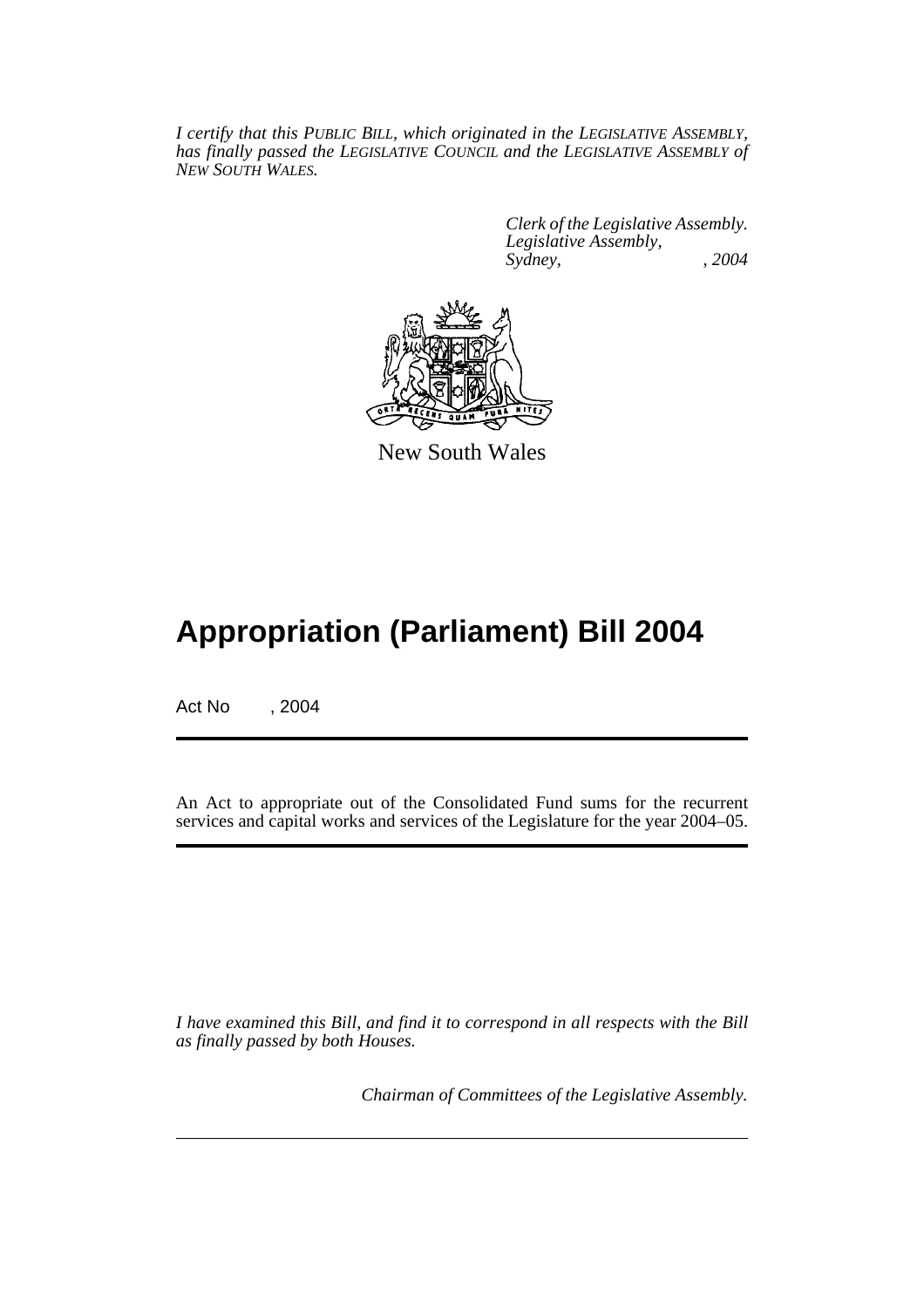#### **The Legislature of New South Wales enacts:**

#### **1 Name of Act**

This Act is the *Appropriation (Parliament) Act 2004*.

#### **2 Commencement**

This Act commences or is taken to have commenced on 1 July 2004.

#### **3 Interpretation**

- (1) In this Act, a reference to the year 2004–05 is a reference to the year from 1 July 2004 to 30 June 2005.
- (2) A reference in the *Public Finance and Audit Act 1983* to an or the Appropriation Act includes a reference to this Act.

#### **4 Appropriation for recurrent services**

- (1) This Act appropriates the sum of \$80,760,000 to the Legislature out of the Consolidated Fund for the recurrent services of the Legislature for the year 2004–05.
- (2) Any amounts expended for recurrent services under section 25 of the *Public Finance and Audit Act 1983* or any Parliamentary Supply Act on or after 1 July 2004 and before the date of assent to this Act are taken to have been expended out of the sum appropriated by this section.

#### **5 Appropriation for capital works and services**

(1) This Act appropriates the sum of \$2,244,000 to the Legislature out of the Consolidated Fund for the capital works and services of the Legislature for the year 2004–05.